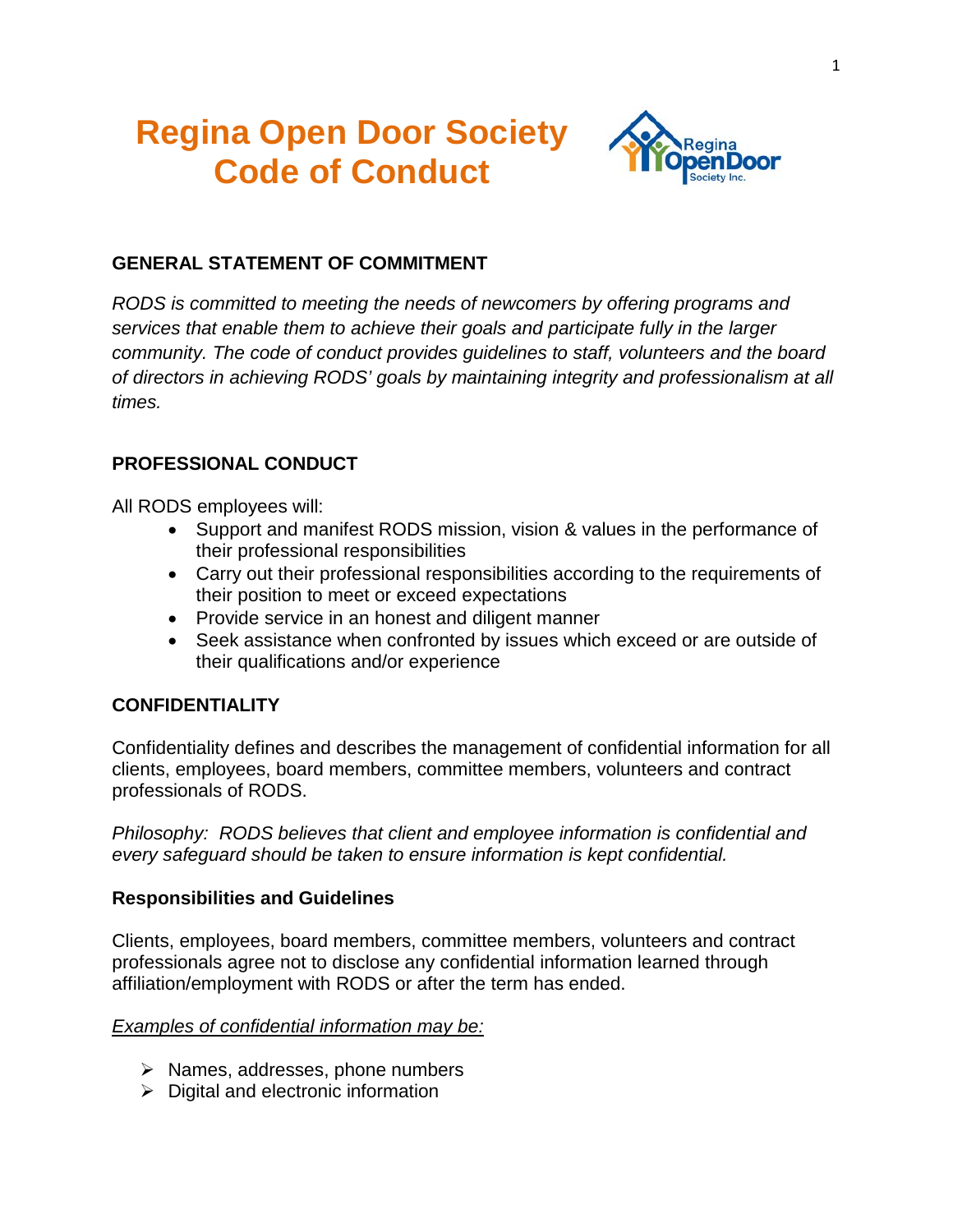$\triangleright$  Personal affairs of clients, employees or board

#### *Examples of a breach of confidentiality:*

- $\triangleright$  Unauthorized use of photos
- $\triangleright$  Sharing of information or discussion of work related topics via social media (Facebook, Twitter) or through other verbal, written, or electronic means
- $\triangleright$  Sharing of proposals, curricula, program content
- $\triangleright$  Sharing details or a description that would compromise a person's identity

Appropriate sharing of information is:

- $\triangleright$  Between employees when it impacts client services
- $\triangleright$  With other organizations or individuals when consent or release of information has been signed

## **FINANCIAL ACCOUNTABILITY**

RODS will adhere to generally accepted accounting principles, applicable laws, regulations and internal accounting control systems. RODS acknowledges the receipt of public funds for our programs and is transparent in the use of these funds. An audited financial statement is published for public viewing once per fiscal period in our annual report.

## **IMPROPER USE OF INFORMATION**

All RODS employees, volunteers and board of directors are prohibited from using documents, records, proposals, teaching materials etc. for personal gain.

"Intellectual Property Right" means any intellectual property right recognized and protected by common law or statute, including but not limited to, copyrights, patents, industrial design, trademarks, and trade secrets.

Where in the course of carrying out services, RODS produces any work, materials, documents, etc. these rights shall be owned solely by the funder or RODS.

## **CONFLICT OF INTEREST**

In general terms, conflict of interest can either be a conflict with the overall goals and objectives of the organization or a situation which involves monetary or other gain for the employee at the expense of RODS. Some examples of conflict of interest are:

- Public disclosure of material detrimental to the organization
- Alternate employment performed during working hours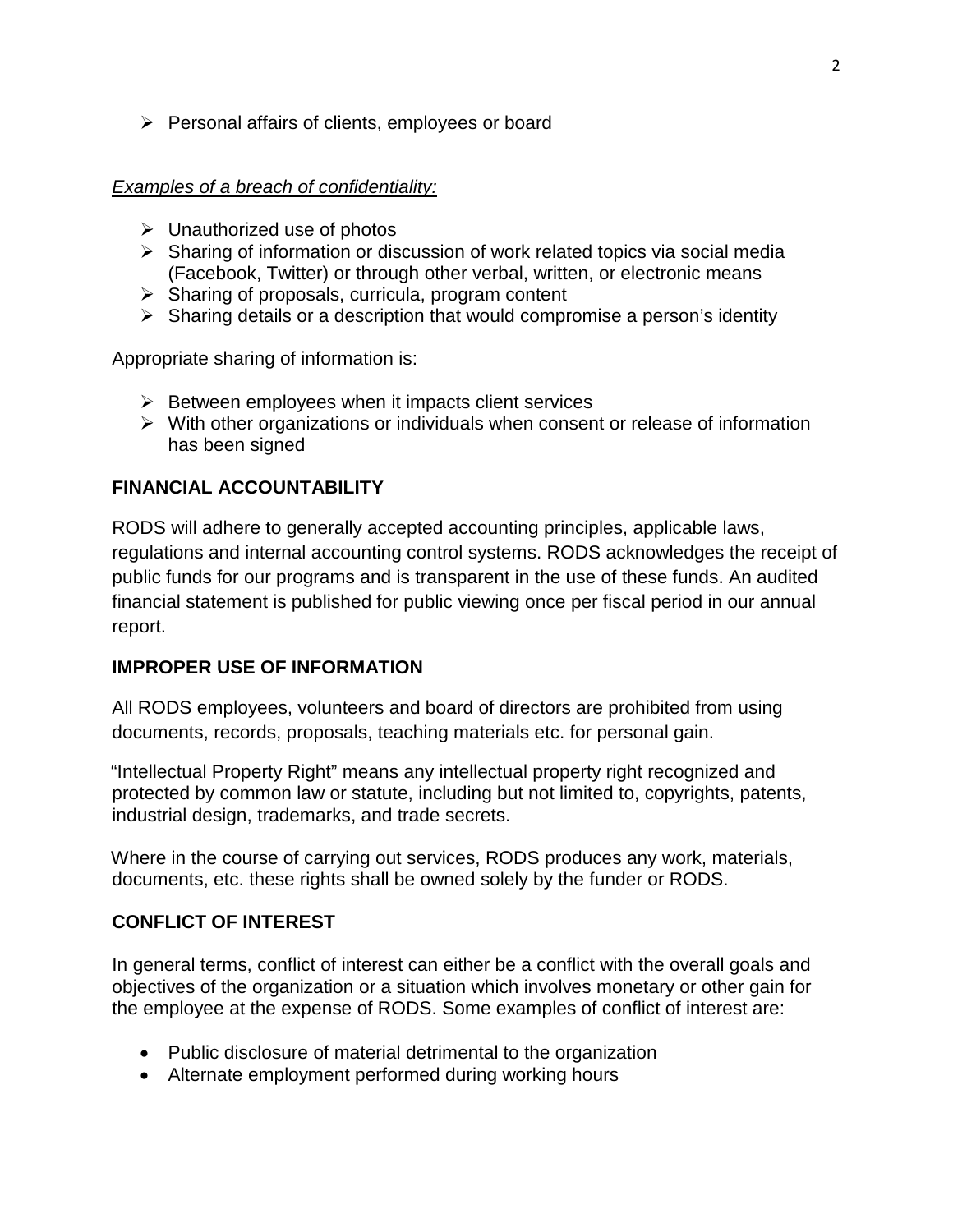- Alternate employment which puts the employee in a competitive position with RODS
- Arrangements with suppliers of goods and services to RODS that result in favouritism and/or preference to those same suppliers and/or the employee

Employees will not engage in any outside activities that will affect their work performance, be detrimental to, or result in collusion against the Regina Open Door Society Inc.

Where it is determined that an employee of RODS is in a conflict of interest situation, it will be regarded as cause for discipline up to, and including dismissal. If an employee is not sure if a situation is a conflict of interest, or could be perceived as such, the onus is on that employee to seek clarification from their Department Manager or designate.

## **DRUG/ALCOHOL INFLUENCE**

Employees, board members, committee members, volunteers and contract professionals shall not be under the influence of drugs/alcohol while performing duties related to RODS. Repeated abuse of drugs or alcohol during RODS duties may be grounds for termination as a volunteer or in the case of an employee immediate dismissal with just cause without notice or pay in lieu of notice.

## **PROFESSIONAL RELATIONSHIPS**

To avoid nepotism, RODS will not hire family members of the Board of Directors or the Executive Director. Applications for employment from family members of RODS employees will be reviewed, by all parties concerned, depending on the position and department applied for.

In addition, RODS will refrain from having employee and family members of employees serve on the RODS Board of Directors.

## **IMPROPER USE OF ASSETS**

It is the responsibility of RODS employees, board members, committee members, volunteers and contract professionals to prevent the loss, damage, misuse or theft of property, records, funds or other assets belonging to the organization. The assets of RODS are not for personal use and shall be strictly for the business of the organization.

#### **GIFTS & GRATUITIES**

RODS employees shall not accept monetary gifts or gifts of a personal nature for the purpose of bribery or favoritism. Small tokens of gratitude may be received and whenever possible shared with other employees and/or clients.